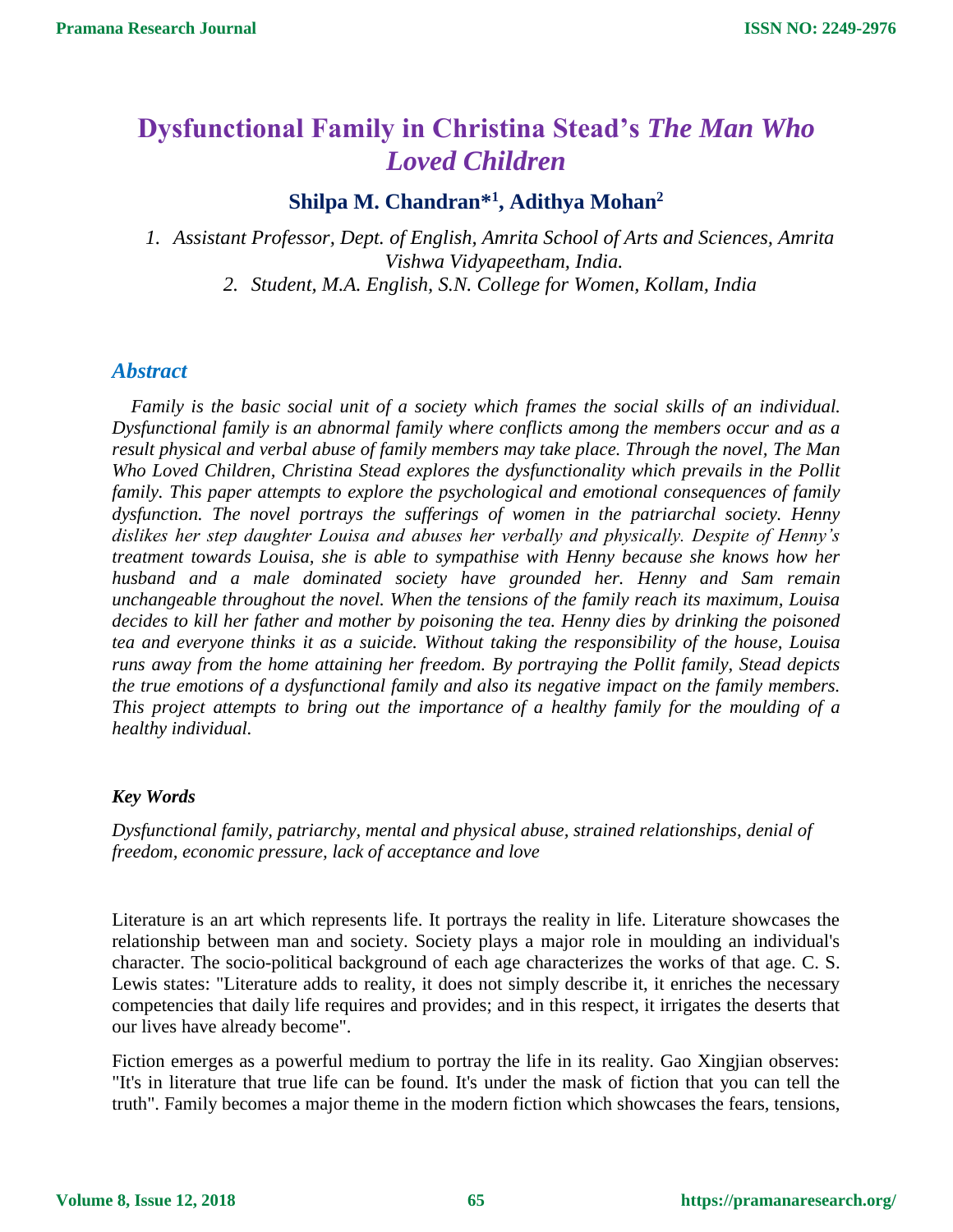aspirations and conventions of man in its most truthful way. Family is the basic social unit of a society which frames the social skills of an individual.

Family has a great impact on the characterization of a child. Family is a group of people who are connected by blood, marriage or adoption. The members of a family are depended on each other. Its main function is the reproduction of individuals biologically and socially. Family can be considered as the basic institution for children where they mould their basic character. Dysfunctional family is an abnormal family where occurs conflicts among the members and as a result physical and verbal abuse of children and women may occurs. Sometimes children growing in such an environment think it as normal functioning of the family and can imitate this in future creating another dysfunctional family. Dysfunctional families create stress and strain in the relationship between parents and children. A dysfunctional family sometimes fails to supplement the members with psychological and physical needs. These types of families hinder the emotional and social development of a child. The elder family members, especially parents, influence the child's life and to an extent it determines what a child would become in future. Susan Vreeland observes: "Where there is no human connection, there is no compassion. Without compassion, then community, commitment, loving-kindness, human understanding, and peace all shrivel. Individuals become isolated, the isolated turn cruel, and the tragic hovers in the forms of domestic and civil violence. Art and literature are antidotes to that".

The rivalry between couples has become a dilemma all over the world. Couples who fight at each other before their children cause behavioural and emotional damage to their children. Marital conflicts sometimes cause the alienation of the child. Such conflicts develop depression, terror and behavioural disorders in children. They feel insecure in their own home and sometimes develop a similar kind of approach towards their marital lives. The root cause of marital conflicts is the self-centred nature of couples; each one is unaware of their partner's psychological and physical needs. The emotional stress may lead a wife to become a child abusive mother. Financial strain is another root cause of conflicts in families. Insufficient financial resources create stress and strain in the relationship between husband and wife and this economic pressure heightens marital conflict.

Some of the major works of fiction that deals with dysfunctional family are *The Corrections* by Jonathan Franzen, *Dinner at the Homesick Restaurant* by Anne Tyler, *East of Eden* by John Steinbeck, *Anna Karenina* by Leo Tolstoy, *Homegoing* by Yaa Gyasi, *The Moor's Last Sigh* by Salman Rushdie, etc. The theme of dysfunctional family is most memorable and can be related to the current scenario. The numbers of dysfunctional families are more in the contemporary age and fictions with such themes are relatable to many of the readers. The readers can clearly understand the emotional and psychological strains faced by each member of the family.

Christina Stead, the Australian writer deals with the themes of love, dysfunctional family and focuses on the intricacies of daily life. Her subjects include the desire for freedom, marital conflicts, child abuse, etc. Stead's most celebrated and popular work *The Man Who Loved Children* clearly depicts these subjects and portrays minute elements of family life. It showcases how a dysfunctional family works in its true sense.

Christina Stead was an Australian novelist, short story writer and a Hollywood screenwriter who has published fifteen novels and several short stories. The best known of her works are *The Man Who Loved Children* (1940) and *Letty Fox: Her Luck* (1946). She is known for her satirical wit and penetrating psychological characterisations. Her most celebrated work *The Man Who Loved*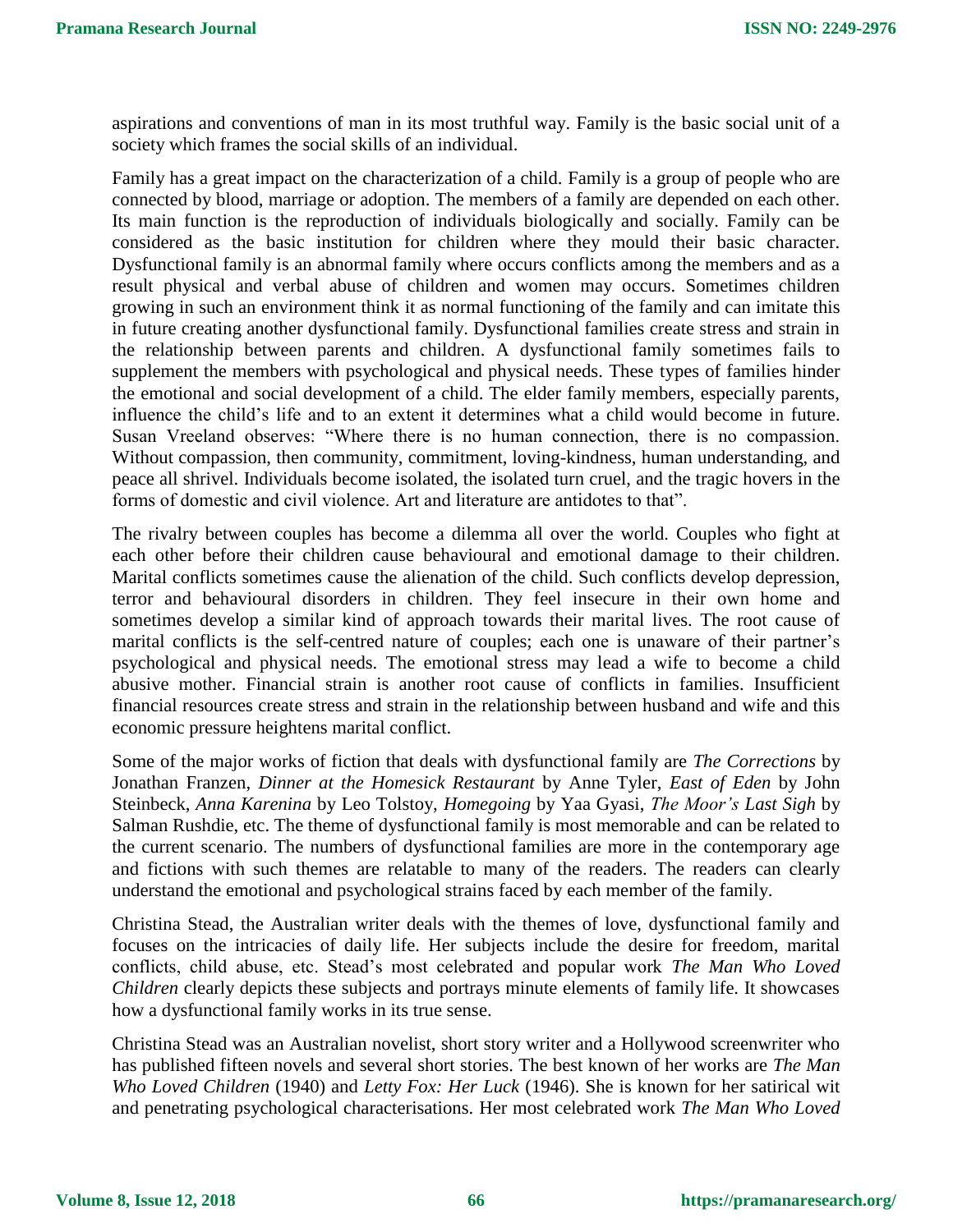*Children* was included in the "100 Best Novels from 1923-2005" by TIME Magazine. She won the Patrick White Award in 1974.

*The Man Who Loved Children* tells the story of a highly dysfunctional family, the Pollits and contains autobiographical elements. The head of the Pollit family is Sam Pollit, a character based on Stead's own father and this novel portrays the strained relationship between Stead and her father. Stead uses a third person narrative in this novel which helps to view the text from multiple perspectives and understand the psychological and emotional consequences of family dysfunction.

The setting of *The Man Who Loved Children* is the Baltimore-Washington area in the late 1930s. The novel explores the marital conflict between Sam Pollit and his wife Henrietta (Henny) Pollit. Sam is cheerful but self-centred whereas Henny is angry and eccentric. Sam and Henny live in their home, Tohoga House, along with their six children. Henny and Sam have difference in their manners and in the way of parenting and both are in rivalry with each other for years. Henny hails from a rich family in Baltimore and the financial stability of her family helps the Pollits to sustain. But the deep financial strife of Henny's family creates economic pressure and conflicts between Henny and Sam.

Henny feels herself as a suffering wife and feels downtrodden and trapped by the marriage. The fights between Henny and Sam go on throughout the novel. Sam considers himself as honest, loyal and suffering husband. He is egotistical and cannot understand the sufferings of others. Louisa (Louie) is the eldest of six children and she is from Sam's first marriage. Henny dislikes Louisa and abuses her verbally and physically, but instead of hating Henny, Louisa empathises with Henny and understands why her stepmother behaves as she does and starts to dislike her father because of his dominating nature and ignorance.

Henny has a secret affair with Bert Anderson. While she was in the town to visit Bert, Sam's elder sister, Josephine (Jo) visits the Pollits to question Bonnie (younger sister of Sam and Jo) who is the housemaid of the Pollits, over a relation she has with a married man. While these events take place in the family, the pressure between Louisa and Sam increases. Sam considers Louisa as his favourite child but he mocks at her because of her obesity. She contradicts her father a lot.

During the first days of her holidays, she stays with the Bakens, the family of her late mother and this is the only place Louisa feels a sense of companionship. Louisa and Henny visit Henny's family, which financially is in strain and pressure. The conversations between Henny, her mother and her sisters suggest that the conflicts Henny has with Sam are equally shared by many women in the patriarchal society.

Sam goes to Malaya and some problem with his colleague adversely affects his career. When he returns to Tohoga House, his power over the family appears to have weakened. Henny becomes pregnant and also her father's death further increases the economic pressure. Sam does nothing to regain their financial stability due to his pride and finally the family sells the Tohoga House to cope up with their finances. They move to a new house near a river and call it as 'Spa House'.

Louisa finds her role model in her school teacher, Miss Aiden, who has an optimistic attitude towards the world. The conflicts between Sam and Louisa repeatedly occur and Sam emotionally abuses her. Sam claims that he wants Louisa to be independent and think of herself while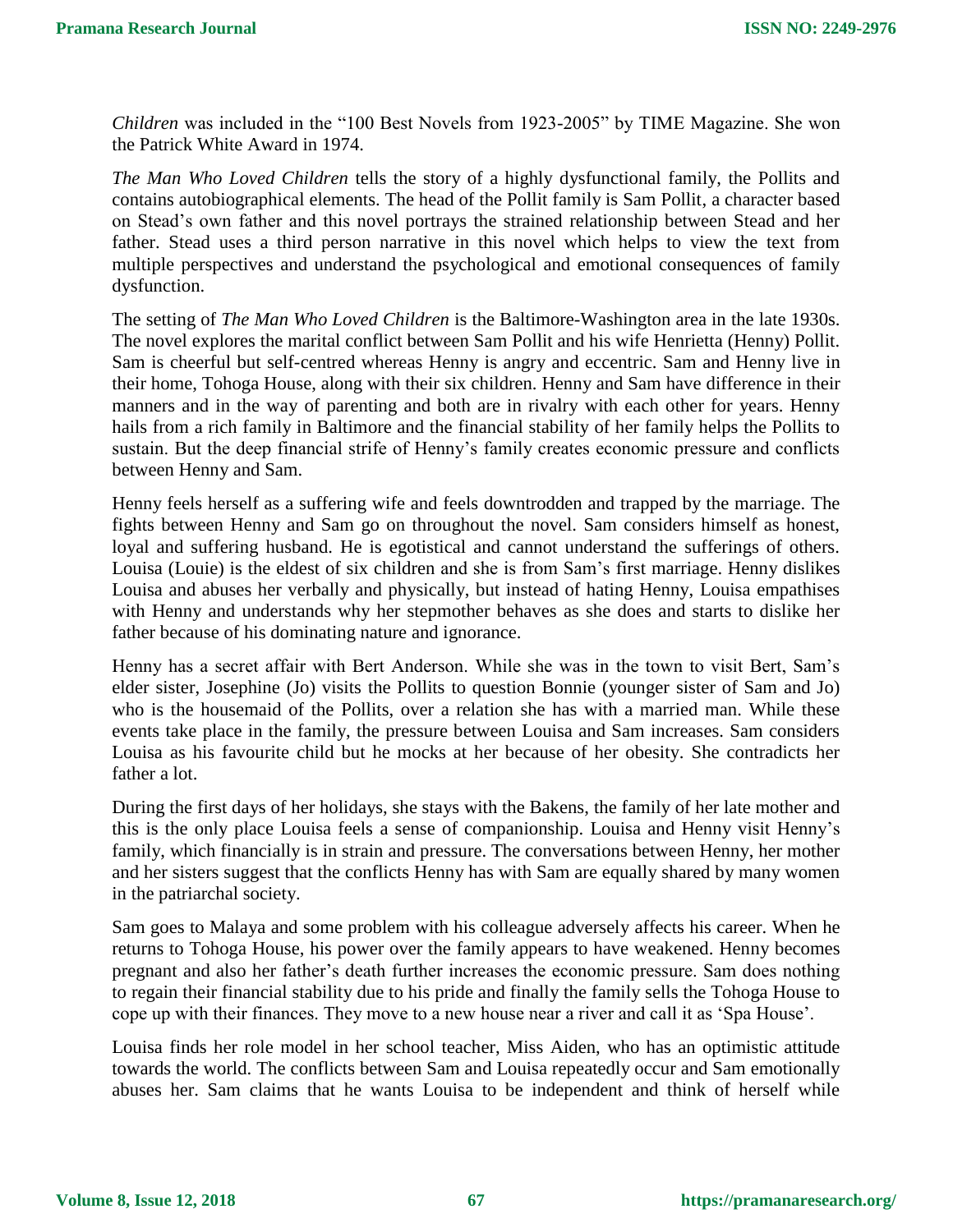denying her freedom. Another problem arises when Sam receives an anonymous letter stating that the new born, Charles Franklin is not his son, but it is the result of Henny's secret affair. Henny decides to leave Sam for Bert but he abandons her. Louisa thinks that the family is a great trap and in order to escape; she should kill her father and stepmother. She decides to poison their tea and out of tension she only poisons one cup of tea. Henny drinks the poisoned tea and dies quickly and everyone thinks that she committed suicide. Even after the death of Henny, Sam remains unchangeable and considers himself as the poor suffering man. Louisa runs away from the home seeking her freedom instead of taking the responsibility of the family.

This project attempts to analyse how a dysfunctional family works and how the family life influences each member of the family. The family dysfunction begins at the earlier stages of the marriage in this novel. It also portrays the emotional conflicts of all the characters. This novel showcases how the dysfunctional family affects the mental and physical health of human being.

*The Man Who Loved Children* by Christina Stead explores the internal conflicts and emotions of individuals. This novel portrays darker topics such as marital conflicts and domestic violence which are basically due to financial strain and denial of individual freedom. *The Man Who Loved Children* is set in a patriarchal society where the female freedom is restrained by male power. The character development of an individual is mostly based on the family environment. The internal and external conflicts of the members of a dysfunctional family can be clearly understood by analysing Pollit family in *The Man Who Loved Children*.

The Pollit family is a heterogeneous combination of eccentric family members. It focuses on the strained relationships among Sam Pollit, Henny Pollit and Louisa. In Pollit family, father Sam is self-centred and is too confident in his own thoughts and judgements while mother Henny is angry and eccentric in nature. The elder daughter, Louisa is abused by her step mother Henny, restricted by her father and is continuously teased for her appearance. She has artistic quality within her but is very much reserved. Henny and Sam are very much disappointed in their marital life and there exists a rivalry between each other. Despite of Henny's treatment towards Louisa, she is able to sympathise with Henny because she know how her husband and a male dominated society have grounded her down.

In the beginning of the novel itself, Henny's changeable mood is showcased: she snaps at her children but 'then she would be cheerful' (5). This shows the fluctuation in her maternal role: her love for the children and anger for confinement. Sam considers himself as a great man; he says he is 'going to glory' and that he has 'come a long way' (17). His over pride and self-focus indicate his ignorance to the feelings of others around him. Sam's moralism is hypocritical: he feels love towards his secretary and another woman. Henny is a misanthropist. In contrast to Henny's views, Sam's world view is more optimistic. "Mother Earth", Sam says, "I love you, I love men and women, I love little children and all innocent things, I love, I feel I am love itselfhow could I pick out a woman who would hate me so much!" (21). This shows how much he is disappointed in his married life.

Louisa is very much dissatisfied with Sam's control over her while she looks sympathetically on Henny even though she is abused by her. Louisa identifies the problems of Henny as the problems of women in general: "For it was not Henny alone who went through this inferno, but every woman" (10). This suggests the problems faced by women in a patriarchal society. When Henny attacks Louisa, the girl "looked up into her stepmother's face, squirming, but not trying to get away, questioning her silently, needing to understand, in an affinity of misfortune." (21).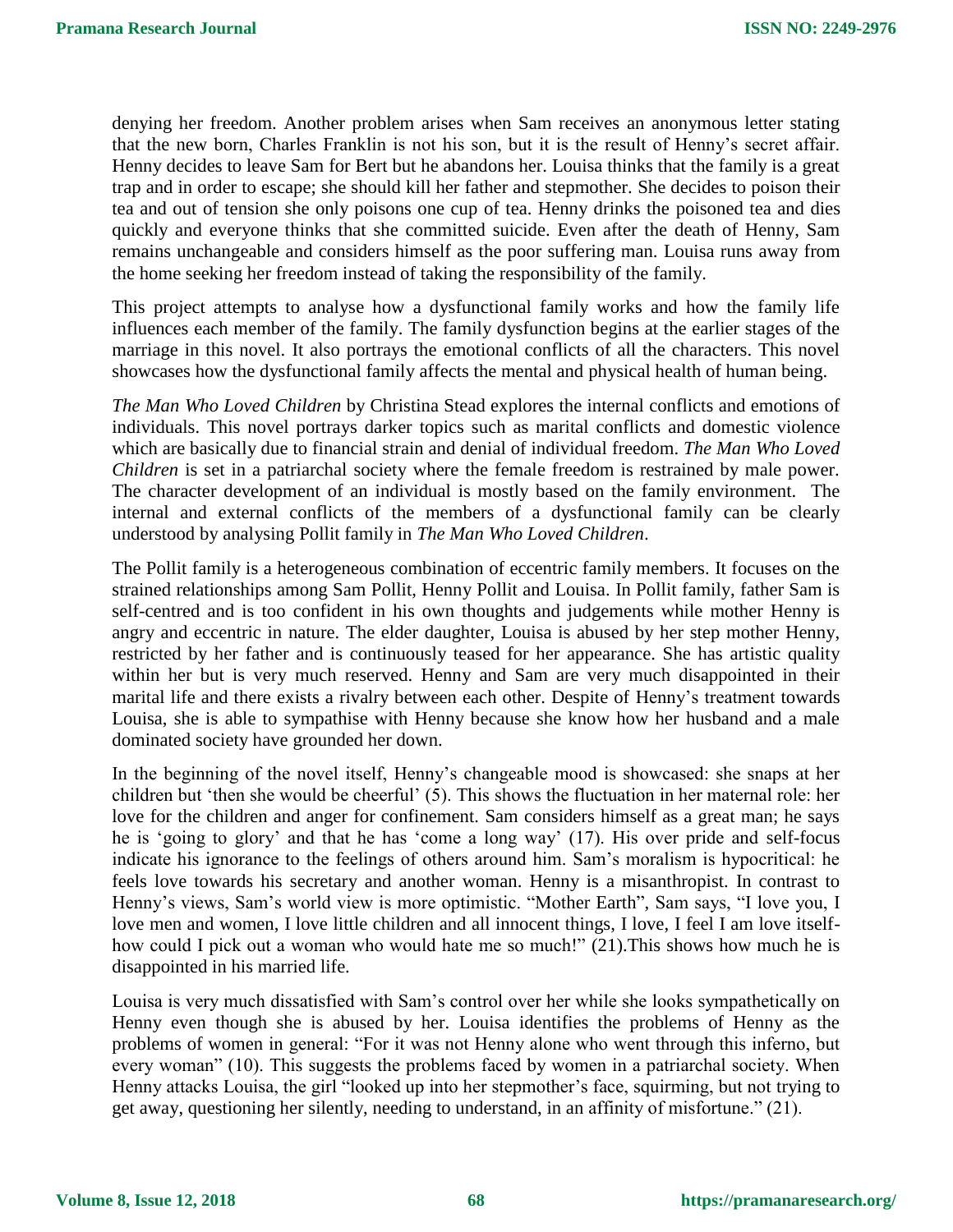This shows that Louisa identifies herself with Henny because of the same oppression they shared. Louisa has admiration for Henny because of her powerful and strong mind and for her guts to criticise Sam's control and power. Louisa understands that Henny's hatred towards Sam is the hatred of an individual who is house-jailed and that her unhappiness has valid reasons.

Henny sings a song to her children about a parrot named Polly who speaks out words it has taught. It can be seen as a symbolism to the children; Sam wants his children to learn whatever he taught them and reproduces his own ideas. Moreover the caged parrot is a metaphor for both Louisa and Henny as both are caged by Sam. Sam denies the life of Louisa away from his direct influence. Sam claims that he is tired of family's disunity and instructs Louisa to ask Henny to join them for breakfast. But Henny rejects this proposal as she hates to have food with her husband. Sam uses the name 'Pet' to address Henny and it brings the imagery of imprisoned pet animals showing how Sam sees Henny.

Sam points out his views of 'brotherhood' of man to the children. His language is of a sexist. He also expresses his views on women: "that is the curse of the bringing up of women to useless arts. They used to be brought up to catch men… women have been brought up much like slaves, that is, to lie" (63). He puts all the blame on his wife and always criticises his wife for her deceitfulness.

Henny shouts at Bonnie for ruining her blouse and this incident showcases the financial strain of the family. Henny borrows money from Ernie and his character contrasts with Sam in money matters. Sam has unreal views on money and likes to lead a simple life without dealing with the family's financial matters. This shows Sam's irresponsibility as a guardian. Ernie has more focused approach towards financial matters. Ernie understands Henny's need for money. Henny thinks her son would rescue her from the financial difficulties in future; "That boy will get me out of a mess later on" (65).

The section heading 'Beautiful and childlike was he' refers to Sam and it can suggest the cheerful nature of Sam. Ironically, he generates frustration in those around him. Sam considers himself as innocent and harmony lover but really he is ignorant to others. Sam criticises his family for limiting his achievements. "It is a pity I had handicaps … or I should have been able to accomplish all the wonderful things in my heart" (75). While he complains about his own restrictions, he restricts others and denies their freedom. Especially Henny was restricted; her life has been hindered by struggling to cope up with the financial crisis using her family's money. Sam boasts about his achievements and talks about the sacrifices he has made for the family while remaining unaware of the sacrifices others have made for him. Sam gives certain instructions to his sons for taking care of the women and animals in the house. His language again proves his sexist nature. "I want all of you to stand together and look after the house for me, not only the female hanni-miles mentioned and aforesaid, but also the real honest-togoodness hanni-miles" (75). His words make the readers understand that both women and animals are to be taken care of by men. The grouping of women and animals together implies female subordination.

The secret affair of Henny with Bert Anderson shows that she is dissatisfied with her husband. She tells about her sorrows and family's financial strain to him which makes readers understand about the hatred she has for her husband. Henny is aware of her vices and at the same time Sam tries to hide his vices. Henny criticises her husband for his hypocrisy.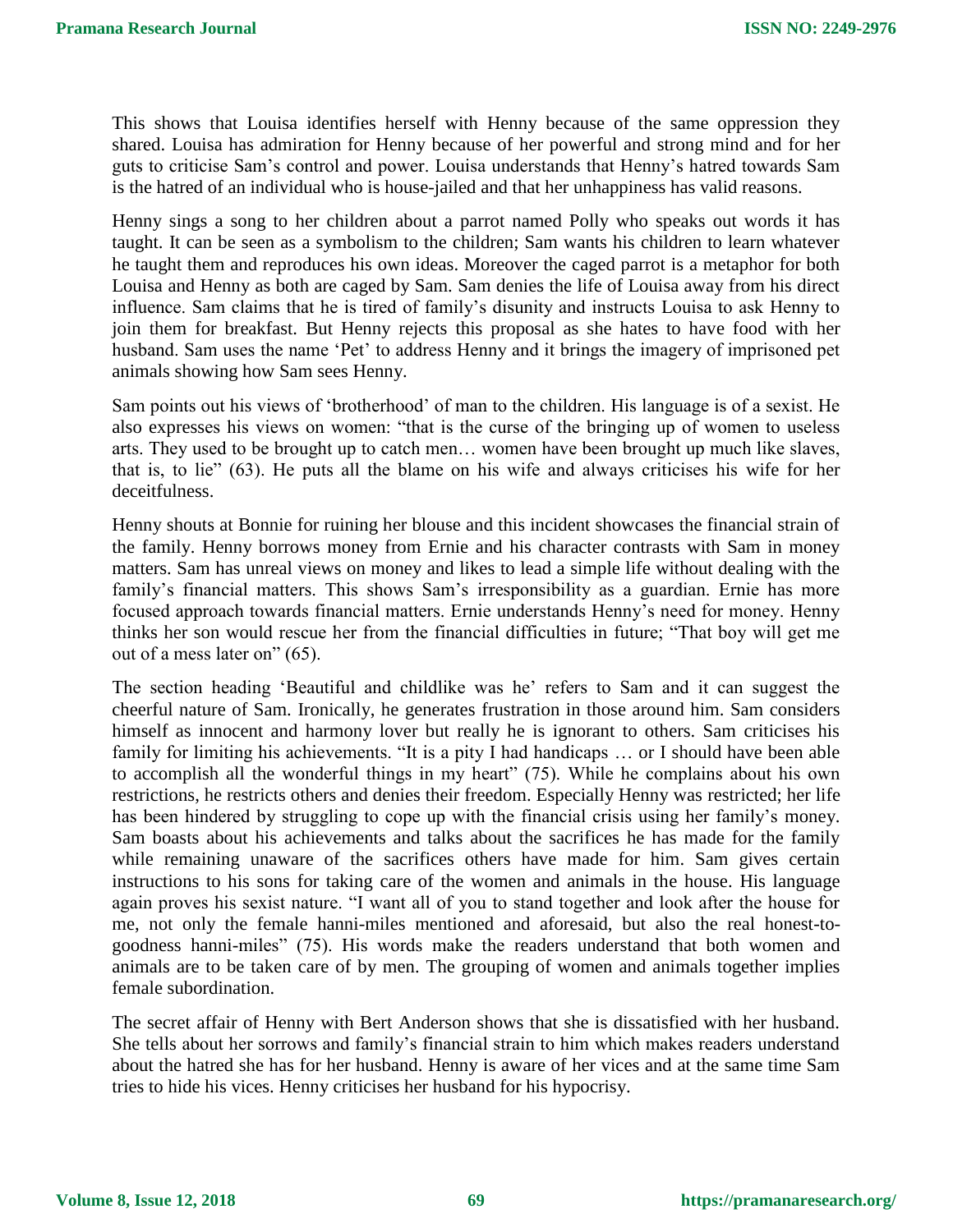Sam states that there is no need to send his children to school. "It's not even right they should be forced to go to school when they have a father like me: I can teach my children. I don't need schoolmaa'ams!" (114).This shows the narcissist nature of Sam. He also condemns the idea of women being political representatives because he states that women are 'crazy'. Sam feels sympathy for himself only. "Sam, like all men who have the traits of a man, had not failed to do, in the second year of marriage and ever since, what all real men do: he had confided his secret sorrow to a great many of his bosom friends" (122). This shows his nature of gossiping and also he has a tendency towards martyrdom. He reveals all his sorrows in an exaggerated manner in order to get the admiration from others for his sacrifice and patience.

Louisa is always ridiculed for her physical appearance by both Sam and Henny. Sam scolds Louisa when she dances: "Stop it, you fathead, you silly fathead…do you want to make an idiot of yourself? You don't know what you look like, you great fat lump" (118). Henny says, "I couldn't drag her into all the muck of existence myself" (127). Her conversation with Sam reveals that she doesn't want to talk to Louisa about menstruation and sex as she feels she will guide her into the miseries of womanhood. When Henny points out that Sam had an affair, the readers came to know the real nature of Sam behind his virtuous mask. After hearing this, Louisa is drawn towards Henny and her condemnation for Sam increases: "The look of concern she turned on her mother changed to rebuke when she looked at him" (130).

At Monocacy (Henny's family), Henny explains her views about marriage: "You fall madly in love with one man and nearly break your heart because he throws you over and years later you find out you would have been miserable with him; and you go with a man you don't care for and it's just the same with him too" (182). This shows Henny's disbelief in marriage. And also it shows why Henny had not divorced Sam and looked for another marriage as she thinks it is the same case with every marriage. Marriage is thus portrayed as a contract to reinforce male power over women in this novel.

While on his tour, Sam receives a letter from Gillian Roebuck, daughter of his colleague. The letter suggests an inappropriate relationship between Sam and Gillian. Sam replies Gillian through a letter and it states that Sam regards her as differently in public and private. The reply letter adds to the suspicion of their relationship. It also convinces the readers about the fake moralist attitude of Sam.

Sam returns from Malaya and Henny becomes pregnant with yet another child. Sam and his father, Old Charles decides to name the child after Charles. It shows the patriarchal power as the child bearing woman has given no right for deciding the name of her child. Henny dislikes the idea of naming the child by Sam and his father. She thinks it as an unfair thing as she bears the pain of labour and Sam names the child as he pleases.

Louisa gets fascinated by her new teacher, Miss Aiden. Miss Aiden is intelligent and an independent woman. As Louisa lacks a positive woman model in her life, she easily gets influenced by her teacher. It also shows her desire for relationships outside the Pollit family. Miss Aiden visits Louisa's family for a dinner as Louisa invites her. The conversation taking place in Pollit family at the presence of Miss Aiden is dominated by Sam himself. This shows his desire to become the center of attraction everywhere.

Because of Sam's control and restrictions over her, Louisa asks her father whether she can live with Bakens where she feels a sense of inclusion. He himself considers him as a free thinker but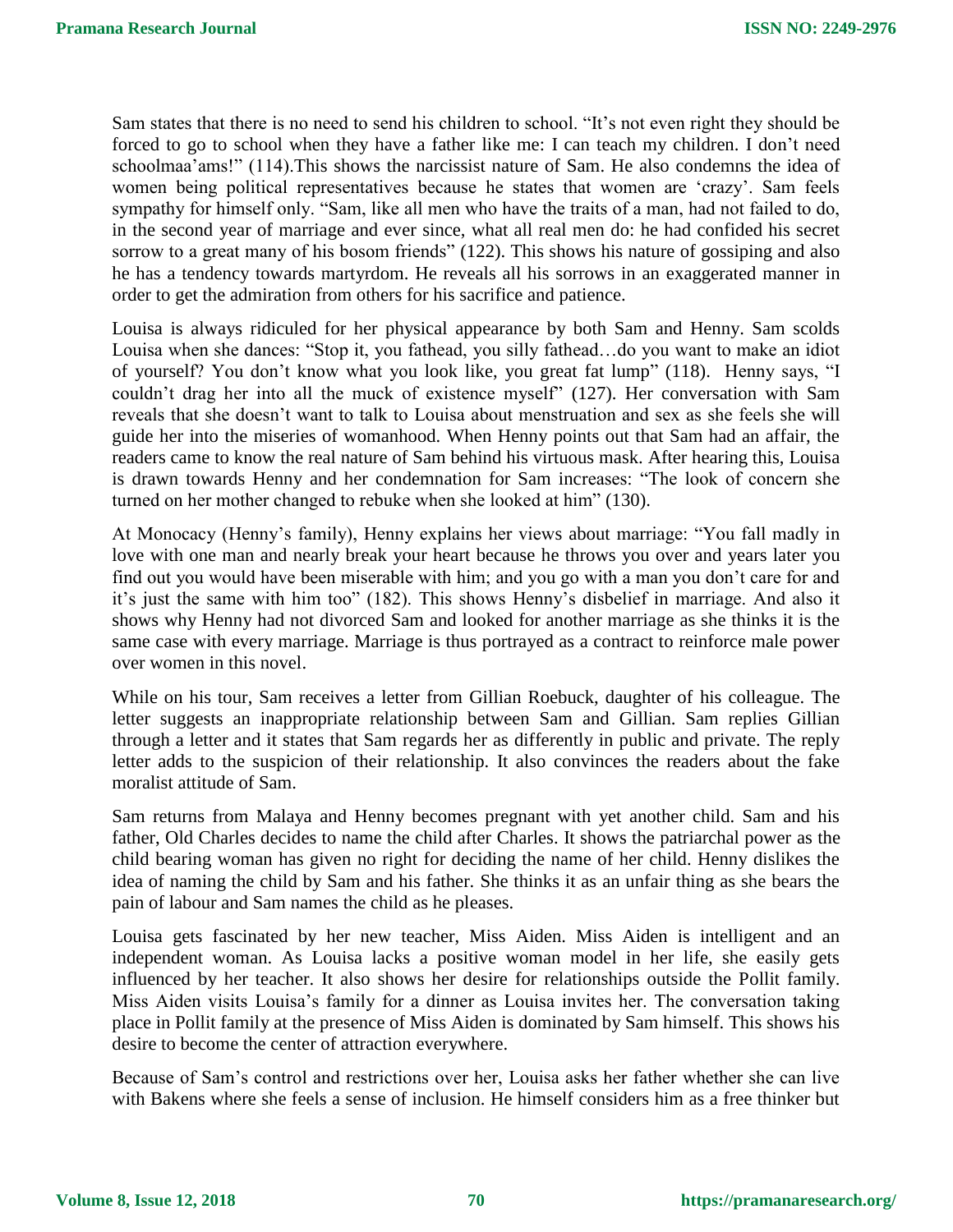ironically he restricts Louisa's freedom and forcefully makes his children follow the patriarchal tradition: "a woman must not leave her father's home till she goes to her husband: that is what I am here for, to look after you" (367). He also threatens Louisa by saying that if she leaves the house, the conflict between him and Henny becomes out of control. He makes use of Louisa's concern for her stepmother: "Do you want me to blame her?" (367). This shows that Sam doesn't want her daughter to go out of his control and influence.

Sam receives an anonymous letter stating that the youngest son, Charles Franklin is not his son but a result of her secret affair. This increases the tension between Sam and Henny and it leads to severe argument. Henny decides to leave Sam for Bert but he ends the relationship with her. This makes Henny helpless and there is no way to escape from Sam. This incident adds fuel to her exploitation. Henny feels hopeless: "game she had played her whole life was finished" (474). Henny is trapped for the rest of her life. Meanwhile Bonny becomes pregnant by a married man with whom she is having an affair and gives birth to the child making Aunt Jo and Sam angry. All these incidents increase the tension in the family and reaches to its extreme end.

Louisa feels the house as an endless trap and decides to kill her father and stepmother. "She was on the other side of a fence; there was a garden through the chinks that she had once been in, but could never be in again" (519). This showcases the loss of innocence. Louisa feels she had stepped out of her childhood forever. Henny drinks the poisoned tea and dies quickly. After this incident Louisa runs away from her house gaining freedom. She thinks of her siblings: "She pictured Ernie, Evie, the twins, darling Tommy" (529). The thought of her father doesn't come to her mind and this indicates that she finally attained complete freedom from her father's influence.

Family is the most important institution for an individual as it means a group of blood related individuals who can count on each other. Family is where there is no hatred and judgements and it provides an individual with emotional and financial needs. Family plays the most important and crucial role in the life of an individual as it is the first place of education. The dysfunctionality of family is one of the major issues in the contemporary scenario. Many writers worked on this issue and portrayed the dysfunctionality within family in its real form. Christina Stead, the Australian writer also brought this theme in her novel *The Man Who Loved Children.*

The traditional family system underwent several changes due to the modernisation. The concept of individualism brought changes in the attitude of individuals. Thus traditional families are breaking up into nuclear families which constitute two married individuals and their children. Marriage can be considered as the beginning of the family and it is a life-long commitment. It is important for the husband and wife to love, care, respect, understand and accept each other. If the accepting mentality lacks in couples, there begins the dysfunctionality of family. Christina Stead's *The Man Who Loved Children* showcases the lack of acceptance and love between the husband and wife and from their marriage, the dysfunctionality of Pollit family begins.

Children raised in dysfunctional families are more likely to exhibit behavioural and psychological problems when compared to children who are raised in healthy families. When children are raised in a healthy family they experience and understand the long lasting benefits of family. In the novel *The Man Who Loved Children*, the eldest daughter, Louisa suffers physical and mental tortures by her parents. Louisa, in order to set her free from the self-centered parents, decides to kill them. The dysfunctionality prevailed in Louisa's family made her to poison the tea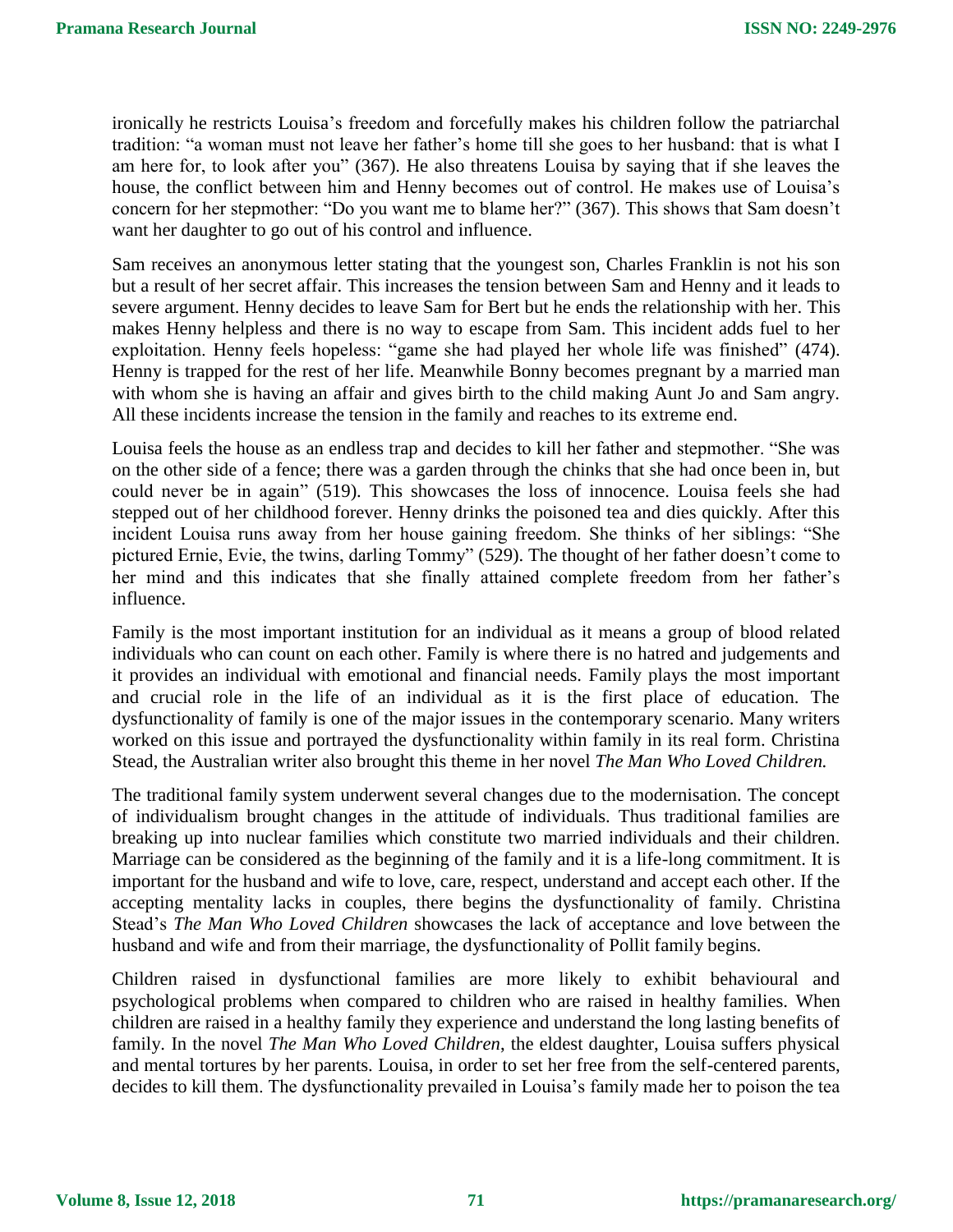of her father and stepmother. Children from dysfunctional families get less emotional support from their parents.

Family should solve their problems standing together. Reasonable advices and guidances should be given to each and every individuals of the family. It is necessary for the parents to understand the emotional trauma within a child. Parents should understand that children need love, care and support in order to remove the negative effects of fights between the parents. Social connections within society also help to remove emotional strain of individual. In this novel, father Sam doesn't allow his children to be social and restricts them from making connections outside the house.

Effective communication is important among the members for the smooth running of family. Communication helps to make other members of the family to understand the emotional conflicts of an individual. Communication with society can make others understand about the problems prevailing in a family and can get help from them. Children need love, care, support and above all security. Children should not be restricted from their area of interest. Louisa is an artistic child and loves to read literature whereas Sam contemns her love for literature and asks her to read science related books about animals and birds.

Child and woman abuse within family shows the intensity of imbalance in family relations. Abuse within dysfunctional family can be verbal and physical. Physical abuse affects physically whereas verbal abuse affects psychologically. Both types damage the growth of the individual. Abused individuals feel hatred and anger towards others. In the novel, stepmother Henny abuses Louisa verbally and sometimes physically. This act of Henny is because of her husband's way of treating her. Out of the hatred and anger towards her husband, she acts violently and this frustration results in the abuse of Louisa.

Over controlling parents also hinders the development of a child. These types of parents dominate their children and don't allow them to step out of their sphere of control and influence. The over controlled children feel insult and become cynical of their own ability. In this novel, father Sam over controls his children. He is over confident in his own abilities and he expresses his dislike of sending the children to school. He has the view that he can teach his own children. Sam wants his children to intake his ideas and echoes it. Sam showcases himself as a free thinker but in reality he restricts Louisa from moving in with the Bakens.

Through the Pollit family in the *The Man Who Loved Children*, Stead portrays the true emotions of a dysfunctional American family. The conflict between the husband and wife, lack of respect, dislike and hatred for each other and domestic violence are expressed through the novel in its true emotions.

In the Western culture, the intensity of love between family members is decreasing. Many parents are working long hours away from their home and it results in less affection between the parents and children. The lack of love between husband and wife also affects children. Inorder to avoid such issues, pre-marital counsellings and parental guidance should be given. At school level itself, children should be taught moral values and it should be included as a subject for study at school. The study is an attempt to stress the importance of warm and loving family for the benefit of a healthy society.